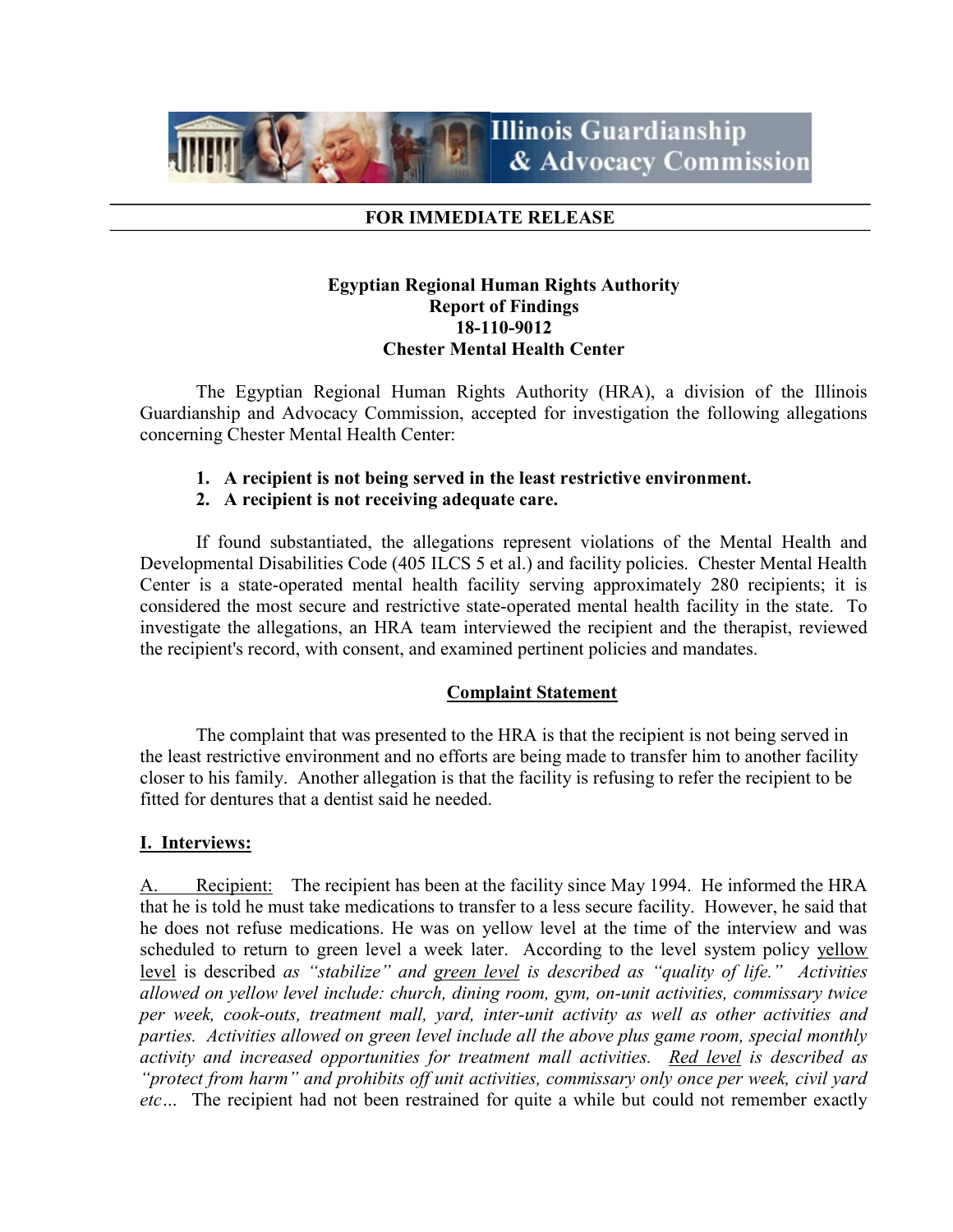how long. The recipient was also concerned that the facility would not refer him to a hospital to get a "partial" [dentures] which a dentist told him he needed to have.

B. Therapist: The therapist informed the HRA that the last restraint episode for the recipient was approximately 2 months ago and stated that this was the first time he had been in restraints in a few years. His maladaptive behaviors consist mostly of verbal threats and non-compliance with rules. The recipient has issues with water intoxication and when he has too much water he refuses staff direction and becomes verbally threatening. Another trigger for his maladaptive behaviors is telephone use. After he speaks with family, he becomes verbally threatening and non-compliant with staff. When asked about a possible transfer to a less restrictive environment, the therapist stated that they wanted to transfer him to Unit E at the facility, which would have been a "step-down" to prepare him for a transfer to another facility, but the recipient refused to go. During sessions with the recipient, the therapist stated that he mostly wants to discuss telephone use or turning on the water in his room. He refuses to engage in therapeutic conversations regarding his anxiety over moving. When his telephone use is restricted, his behavior improves but that restriction had been lifted at the time of our interview with the Therapist. The current barriers for the recipient to be transferred to a less restrictive facility include lack of progress with water intoxication tendencies and his NGRI (not guilty by reason of insanity) status. His water intoxication tendencies must be taken into consideration because other facilities have water fountains on the units and shared rooms where water cannot be restricted unless it is warranted for all the patients in the room. There are only a few facilities statewide that accept patients who have NGRI status. The recipient was previously at one of those facilities but while there the recipient raped a staff person, so they will not accept him back. The patient also does not wish to return to that facility.

The therapist stated that the recipient has not mentioned any concerns about not receiving proper dental care or obtaining partial dentures.

# II. Clinical Chart Review:

A. Treatment Plan Reviews (TPRs): The TPRs documented the recipient's legal status as NGRI with a thiem date of natural life for aggravated criminal sexual assault. The criteria for separation is listed as "must exhibit an ability to inhibit any significant impulses of violence toward himself or others including any inappropriate sexual stalking behaviors. He must express a genuine desire for transfer, to be cooperative in his adjustment as exhibited by his statements, the taking of any medications deemed as essential and the making of reasonable plans. If he is able to cooperate with these criteria for at least one year, then a transfer recommendation will be addressed...[recipient] has not been able to meet criteria for transfer recommendation for at least one year since the risk assessment was completed in June 2012. On 11/31/17 the treatment team discussed possible transfer to Unit E with [recipient] reported to the treatment team he did not wish to transfer…At his TPR on 4/5/12 [recipient] was recommended for transfer to a less restrictive facility. However, a risk assessment was performed by a Department of Human Services forensic expert, who is not a member of [recipient's] treatment team and not a Chester Mental Health Center employee. Based on the risk assessment, the clinical decision was made by administrative staff not to transfer [recipient] to a medium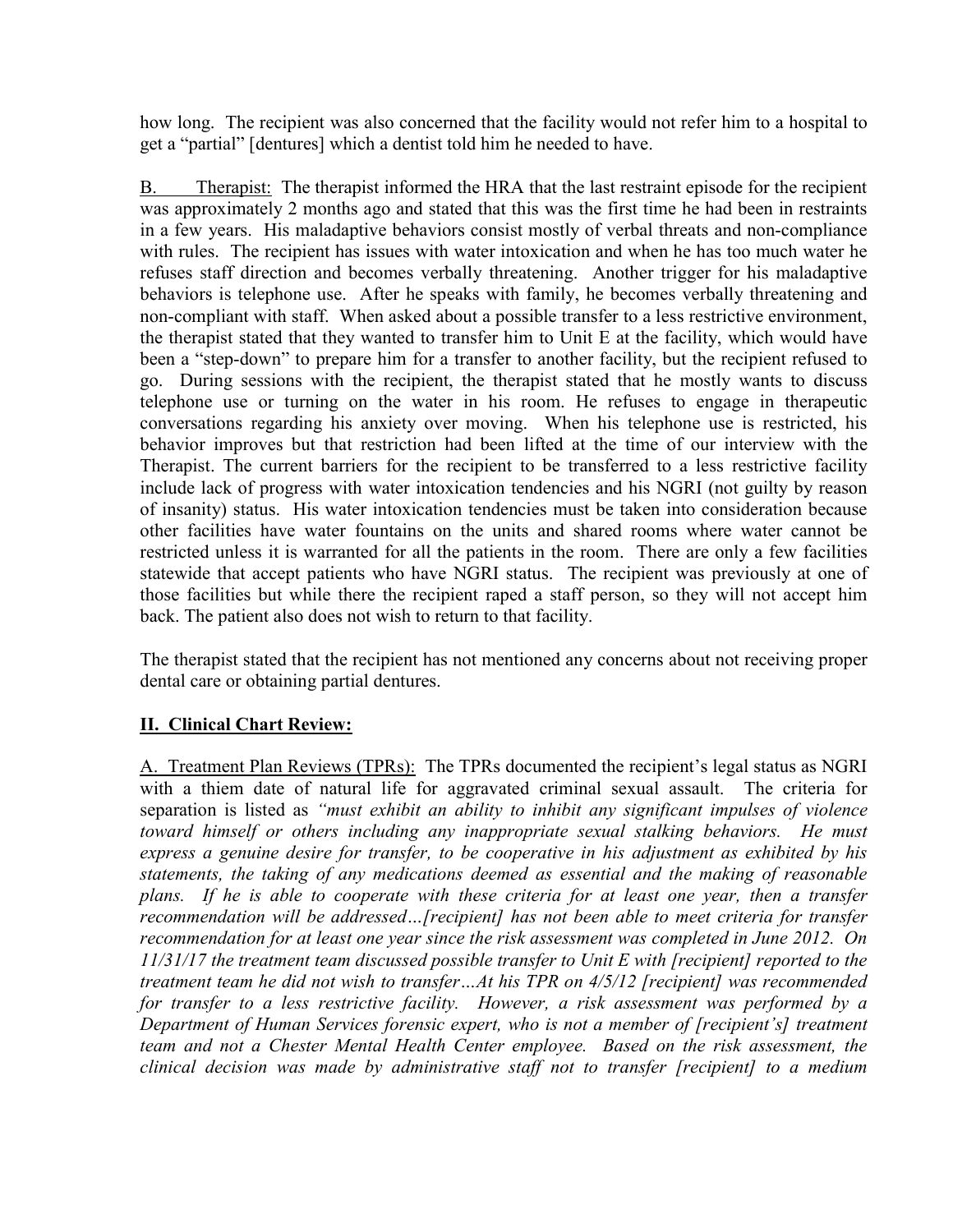security facility at the time of the risk assessment in June 2012 [recipient] has had continuing acts of aggression since that time."

The 2/5/18 TPR documented that the recipient participated in his TPR along with family attendance via telephone. He requested to be transferred to a community hospital and the treatment team explained that due to his legal status of NGRI he is required to stay within the Department of Human Services. He then became argumentative. The problems to address are listed as Psychosis with Aggression, and these are to be addressed by psychotropic medication, meeting with his therapist weekly to recognize anger cues, and developing coping skills to replace aggressive behaviors. Predatory Sexual Behavior is also listed which is to be addressed by meeting with the therapist weekly to encourage behaviors that are socially appropriate. The TPR also lists excessive fluid intake but notes that he is "asymptomatic" for water intoxication. Weight checks due to the fluid intake had been discontinued and he was not on water protocol "due to improved behavior." The need for services section documents "recent evidence of agitated and threatening behaviors" and lists incidents from March-May 2014, August and September of 2015, one incident in March of 2016 and one incident in January 2017 when the recipient was either in restraints, had aggressive behavior or agitation. The extent to which benefitting from treatment section documents no significant changes in the recipient's clinical condition and noted that he remains "argumentative, loud, disruptive and verbally threatening…has had no acts of physical aggression and remains compliant with medication."

The 5/3/18 TPR noted the recipient's family participated via telephone in the TPR. The recipient had been in restraints this period due to aggression towards staff because of excessive water intake. His water was turned off in his room per physician's order. It was documented that the recipient received "numerous BDRs [behavior data reports] due to noncompliant with rules, arguing with staff and verbal aggression. Most of these incidents are trigger [sic] by telephone use on the module." It was also documented that the recipient continued to be disruptive on his living unit over telephone use and will invade peer's personal space when waiting to use the phone. He is also noncompliant with staff when told telephone time is over. In March 2018 the recipient also had an incident of sexually inappropriate behavior towards staff. In April 2018 he was placed in restraints due to becoming aggressive towards staff after a water intoxication incident.

B. Progress Notes: a progress note/UST fitness assessment dated 2/20/18 documented that the recipient "continues to be argumentative with both staff and peers. He is frequently loud, disruptive and becomes verbally threatening when he does not get his way. He has had no physical aggression…continue to work towards increasing coping skills to decrease frustration…he is medication compliant and attends activities…Plan: continue to monitor symptoms and behaviors. Work towards transfer to less secure facility." A  $12/11/17$  therapist note documented that the recipient received several BDRs (behavioral data reports) for being argumentative with staff noting he becomes angry, loud, disruptive and makes verbal threats. It was noted he asks to be released and has little insight into his NGRI status. On 12/15/17 a nursing note documented that the recipient was requesting to see a dentist stating his wisdom teeth were bothering him and he wanted a partial plate for missing teeth. The nurse informed him that the facility did not have a dentist at that time but noted that a referral was sent. Progress notes from February through early April 2018 were reviewed. Over that time period, the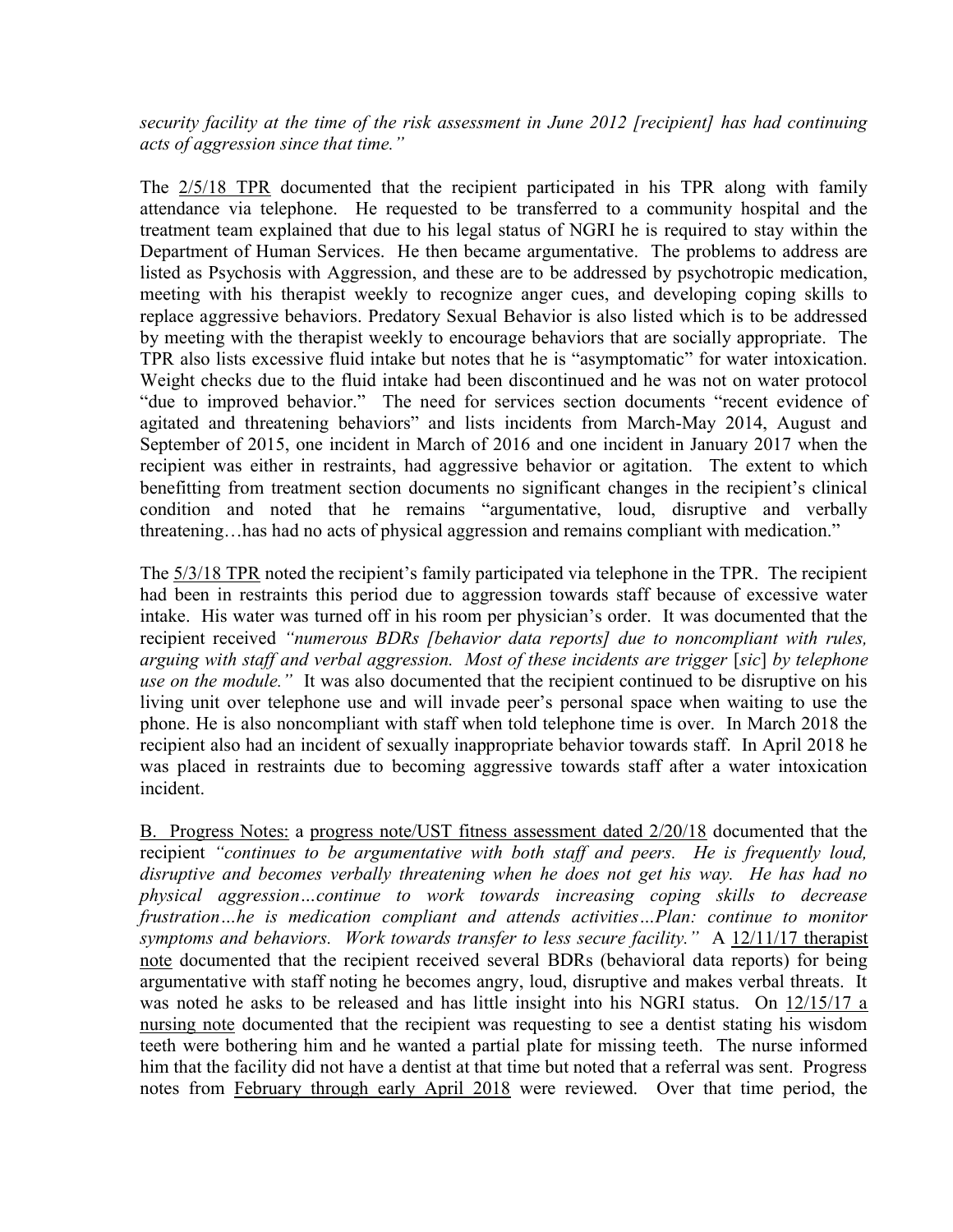recipient had 3 incidents of aggressive behavior, 1 restraint episode and 1 incident of sexually inappropriate behavior towards staff. As a result, was placed on unit restriction. It was also documented that he requested the quiet room 4 times.

C. Medical Information: Dentist Referral dated 12/15/17 documented that the recipient stated his wisdom teeth were bothering him and requested to be examined for a partial plate for his missing teeth. The report section stated that the recipient was seen by a dentist on 8/24/16 for the same request and per that dentist's progress note "not a good candidate for dentures due to severe occlusion." It was noted that there were no signs of abscess and that a mechanical soft diet was offered to the recipient which he declined. It was also documented that "currently no dentist on staff. Will refer to dentist when available."

D. Utilization Reviews: The 6/1/17 form documented that the recipient was delusional, paranoid, and argumentative and continued to require maximum security placement due to ongoing aggression. The progress made section documented that there had been no significant changes in his clinical condition. He frequently becomes argumentative with staff and noncompliant with module rules. However, his water had been on in his room since April with no major problems of water intoxication noted. The treatment team was recommending him for a transfer to Unit E which was considered a type of "step down" unit. The  $11/2/17$  form documented in the progress made section that the recipient was still argumentative, does not follow directions and can be disruptive to the unit. He had not been physically aggressive, but it was noted that he frequently "acts out" with verbal aggression and threatens others with physical harm. It was documented that the treatment team met with him about transferring to Unit E but the recipient stated he did not want to transfer at that time. The recommended changes were to work on his coping skills. The  $\frac{5}{3}/\frac{18}{18}$  form documented in the progress made section that there had been no significant changes in his clinical condition. He "continues to display problematic behaviors and can be disruptive to his living unit. He is often uncooperative and argumentative with staff. At times he becomes verbally threatening. His sporadically utilizes the quite [sic] room to calm down." It was noted that he required restraints on  $4/9/18$  and the water to his room was turned off due to excessive water intake. The recommended changes were to continue to work on coping skills and ongoing aggression.

# **Facility Policies**

RI.01.01.02.01 Patient Rights policy states "A patient shall be provided with adequate and humane care and services in the least restrictive environment, pursuant to an individual treatment plan."

TX .07.00.00.01 Guidelines for the Treatment of Patients with Severe Maladaptive Behaviors policy states that "Chester Mental Health Center provides treatment for patients exhibiting severe maladaptive behaviors. Treatment will focus on the replacement of maladaptive behaviors with more socially acceptable behaviors. The treatment program will teach adaptive replacement behaviors as well as provide the environment to practice these skills. The level system helps establish guidelines for both patients and staff regarding the type of behavior that is required in order to engage in specific activities within the treatment program. This will establish an environment that fosters improved social functioning and positive outcomes for the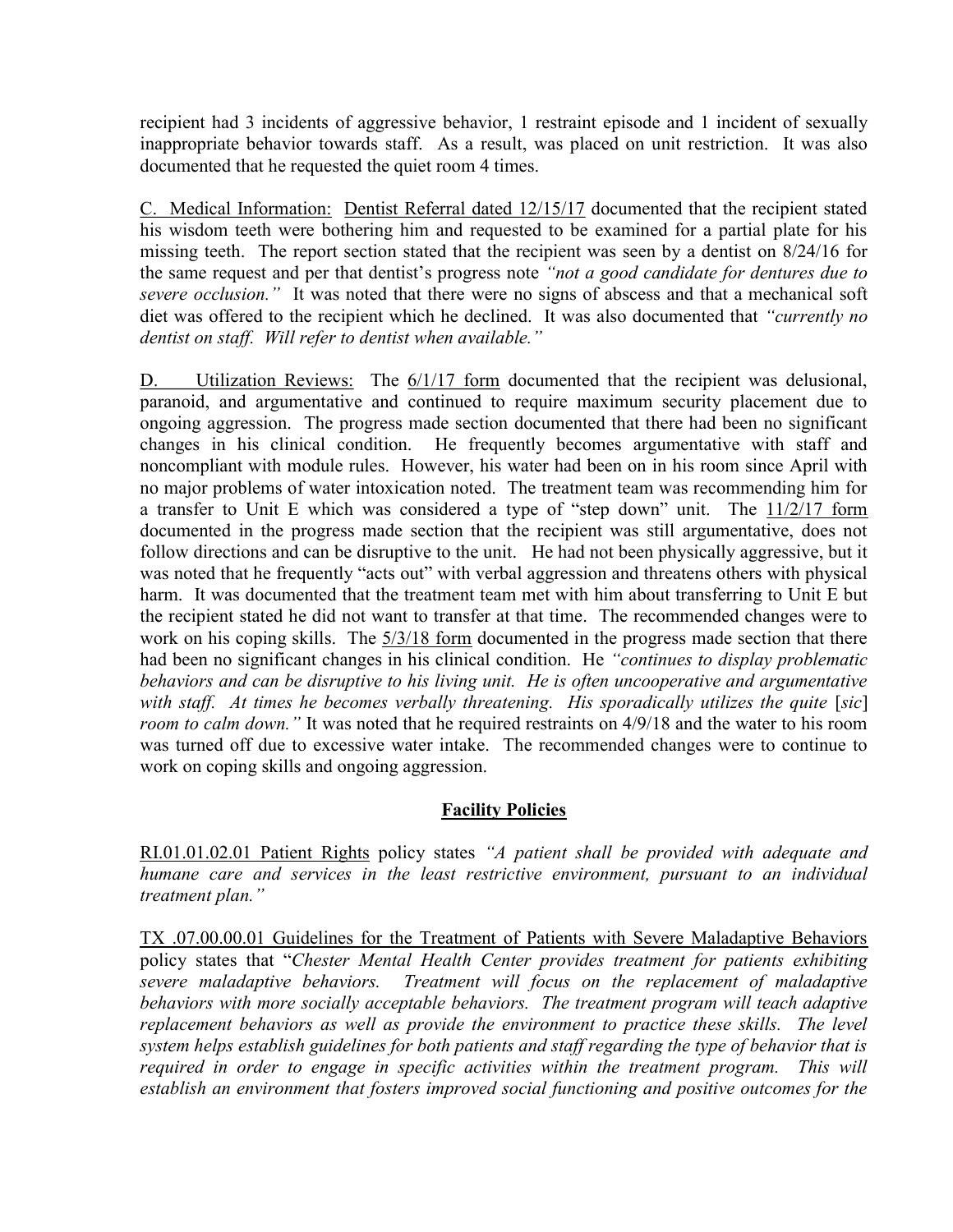performance of adaptive behaviors…Severe behavior management issues may be characterized by the following:

- 1. Unwanted or maladaptive behaviors which result in serious injury of self or another person.
- 2. The patient's behaviors warrant placement in restraints with consideration being given to ambulatory restraints.
- 3. The patient's behaviors are impeding his ability to achieve goals established for treatment as indicated by repeated episodes of seclusion or restraint.

When a patient's behavior meets one or more of the above criteria, a referral may be sent from the treatment team to the Clinical Director, or designee, who will review the case. The Clinical Director or designee may then recommend a psychologist to evaluate the patient. The purpose of the evaluation is to determine those factors which underlie the onset and maintenance of the maladaptive behaviors and may include a number of assessment instruments/methods including functional behavior assessment.

The functional behavior assessment will include an operational definition of each targeted behavior, factors that may influence the target behavior, factors related to the function of the target behavior, defining events and situations that predict occurrences of the target behavior, and a summary listing precipitating events/settings or triggers and the possible function of the target behavior.

In the event that behavior problems persist following the implementation of a behavior plan based on functional assessment, a psychological evaluation will be completed. The unit director of the patient's assigned unit will ensure a referral is sent to the Clinical Director or designee, who will ensure the need for an evaluation is assigned for completion"

CC.01.02.00.02 Transfer Recommendation of Behavior Management Patients policy ensures that "All transfers of behavior management recipients from the Chester Mental Health Center are effected in accordance with the Mental Health and Developmental Disabilities Code which mandates that treatment occur in the least restrictive alternative appropriate to that recipient. The recipient's treatment team must evaluate on an ongoing basis the recipient's continuing need for a maximum-security environment. At such time the treatment team determines the recipient is clinically suitable for transfer to a less secure facility…the psychiatrist is to prepare a transfer recommendation." The remainder of the policy outlines the specific steps to be followed when transferring a patient to a less secure environment.

IM.03.01.01.03 Treatment Plan policy requires that the facility "shall ensure that each individual is receiving active treatment to address problem areas which precipitated hospitalization. Treatment planning is an ongoing process in which problems, goals, objectives and interventions are identified and monitored. The multi-disciplinary treatment planning process is to be documented upon admission and throughout a patient's stay via assessments, treatment plan, treatment plan reviews, progress notes and other documentation."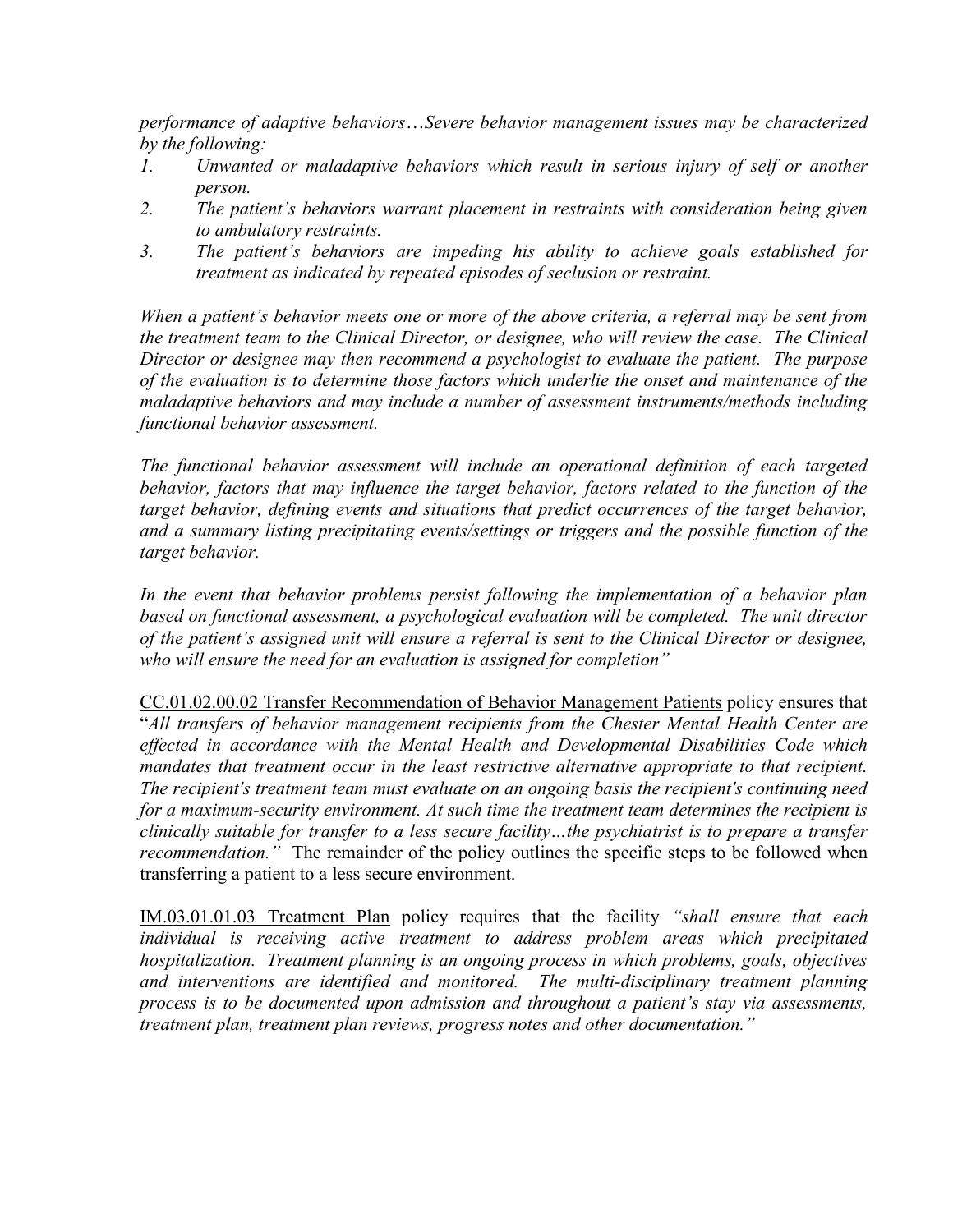RI .02.00.03.02 Access to Dental Services policy states that "A schedule is created each day to allow patients to receive dental care in a timely manner and to ensure every patient is provided with the opportunity of quality dental care by licensed dental professionals. PROCEDURE

I. Appointments are scheduled daily by the Dental Hygienist.

II. The security staff of Medical Diagnostic makes the unit contacts through each charge aide (STA II) calling for those patients on the dental list. Unit security staff and/or medical diagnostics staff escort patients between the dental office and the home unit.

III. All patients are scheduled to be seen annually for a dental exam. After their annual exam, orders for preventative and restorative procedures are scheduled if indicated.

IV. If the patient refuses new admission exams, annual exams, preventative or restorative treatment two times, a memorandum is sent to the supervising nurse by the dental hygienist as per policy PI .03.06.00.01.

V. Data is provided as part of the monthly service area report and incorporated into the quality assurance program"

## **Statutes**

The Mental Health and Developmental Disabilities Code (405 ILCS 5/2-102) states "A recipient of services shall be provided with adequate and humane care and services in the least restrictive environment, pursuant to an individual services plan. The Plan shall be formulated and periodically reviewed with the participation of the recipient to the extent feasible and the recipient's guardian, the recipient's substitute decision maker, if any, or any other individual designated in writing by the recipient. The facility shall advise the recipient of his or her right to designate a family member or other individual to participate in the formulation and review of the treatment plan. In determining whether care and services are being provided in the least restrictive environment, the facility shall consider the views of the recipient, if any, concerning the treatment being provided."

The Code (405 ILCS 5/3-209) requires that "Within three days of admission under this Chapter, a treatment plan shall be prepared for each recipient of service and entered into his or her record. The plan shall include an assessment of the recipient's treatment needs, a description of the services recommended for treatment, the goals of each type of element of service, an anticipated timetable for the accomplishment of the goals, and a designation of the qualified professional responsible for the implementation of the plan. The plan shall include a written assessment of whether or not the recipient is in need of psychotropic medications. The plan shall be reviewed and updated as the clinical condition warrants, but not less than every 30 days."

Regarding transfers between state-operated facilities, the Code (405 ILCS 5/3-908) states "The facility director of any Department facility may transfer a recipient to another Department facility if he determines the transfer to be clinically advisable and consistent with the treatment needs of the recipient."

## Conclusion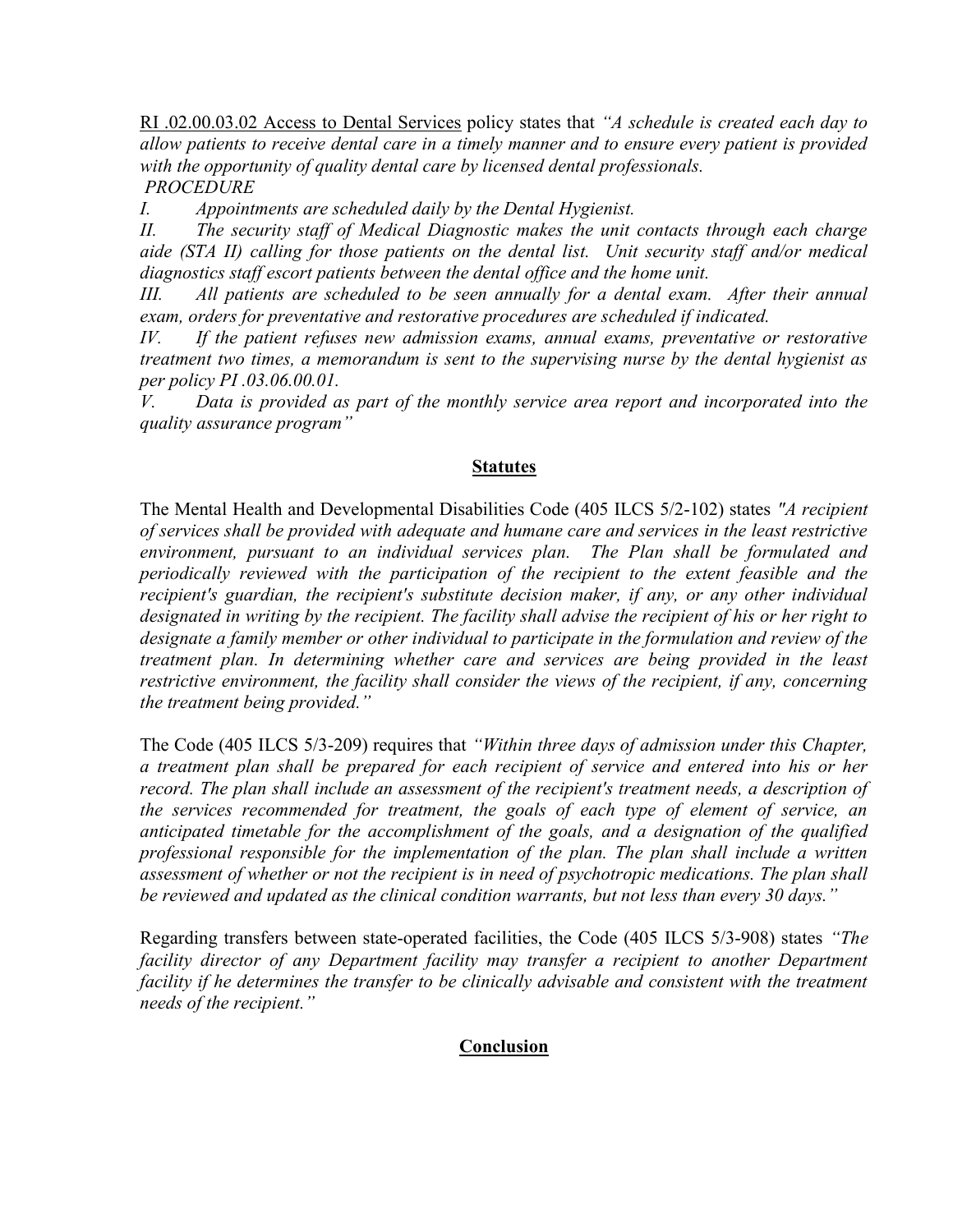The first allegation is that the recipient is not being served in the least restrictive environment. Although the recipient has been at the facility since 1994, there was documentation that he still exhibits maladaptive behaviors of verbal aggression, physical aggression requiring restraints and sexually inappropriate behavior as recently as April 2018. The transfer criteria listed in his TPR states that he must be aggression free for a year before he can be transferred to a less restrictive environment. The recipient has been unable to meet that criteria. Upon chart review, it was discovered that in October 2017 when he consistently showed several months of aggression free behavior and the treatment team attempted a transfer to a less secure unit at Chester, but the recipient refused to transfer at that time. In early 2018 the recipient showed an increase in noncompliance, verbal threats, sexually inappropriate behavior and aggression towards staff which prevented transfer to a less restrictive environments. Therefore, this allegation is unsubstantiated with regard to the Code's least restriction requirement and the facility transfer policy. However, it was noted in the treatment plans that the recipient has not been able to meet criteria for transfer recommendation for at least one year since the risk assessment was completed in June 2012. Facility policy TX .07.00.00.01 Guidelines for the Treatment of Patients with Severe Maladaptive Behaviors states that severe behavior management issues may be characterized as "the patient's behaviors are impeding his ability to achieve goals established for treatment as indicated by repeated episodes of seclusion or restraint." When a patient's behavior meets these criteria, the policy states that a referral can be sent from the treatment team to the Clinical Director who will review the case. The Clinical Director may then recommend that a psychologist evaluates the patient. The purpose of the evaluation is to determine those factors which underlie the onset and maintenance of the maladaptive behaviors and may include several assessment instruments/methods including functional behavior assessment. However, the HRA found no such referral or assessments. Therefore, the HRA finds a violation of the facility's policy guidelines on treating patients with maladaptive behaviors especially since the recipient's behaviors continue to impede his goal to transfer to a less restrictive placement. Therefore, the HRA recommends the following:

## 1. A referral be made to have a behavioral assessment completed and possibly have a behavior intervention plan developed to help this recipient reach the goal of being transferred to a less restrictive environment.

The second allegation is that the recipient is not receiving adequate care. This was based on an allegation that the recipient had been denied a request to see a dentist regarding obtaining partial dentures. The HRA found documentation of his request to see a dentist about a partial as well as complaints of pain from wisdom teeth. There was a referral form completed by staff but it was noted that the facility did not have a dentist at that time, so he would be referred once the facility had a dentist available. The HRA made inquiries and discovered that, at the time of this report, the facility did have a dentist on staff but the HRA found no documentation of a dental visit since the dentist had been hired. The last documented dental visit occurred in 2016. Therefore, this allegation is substantiated. The following recommendations are made:

1. The recipient should be referred to the recently hired dentist to ensure adequate and humane care and treatment as required by the Mental Health Code (405 ILCS 5/2-102) as well as facility policy which requires that patients receive dental care in a timely manner.